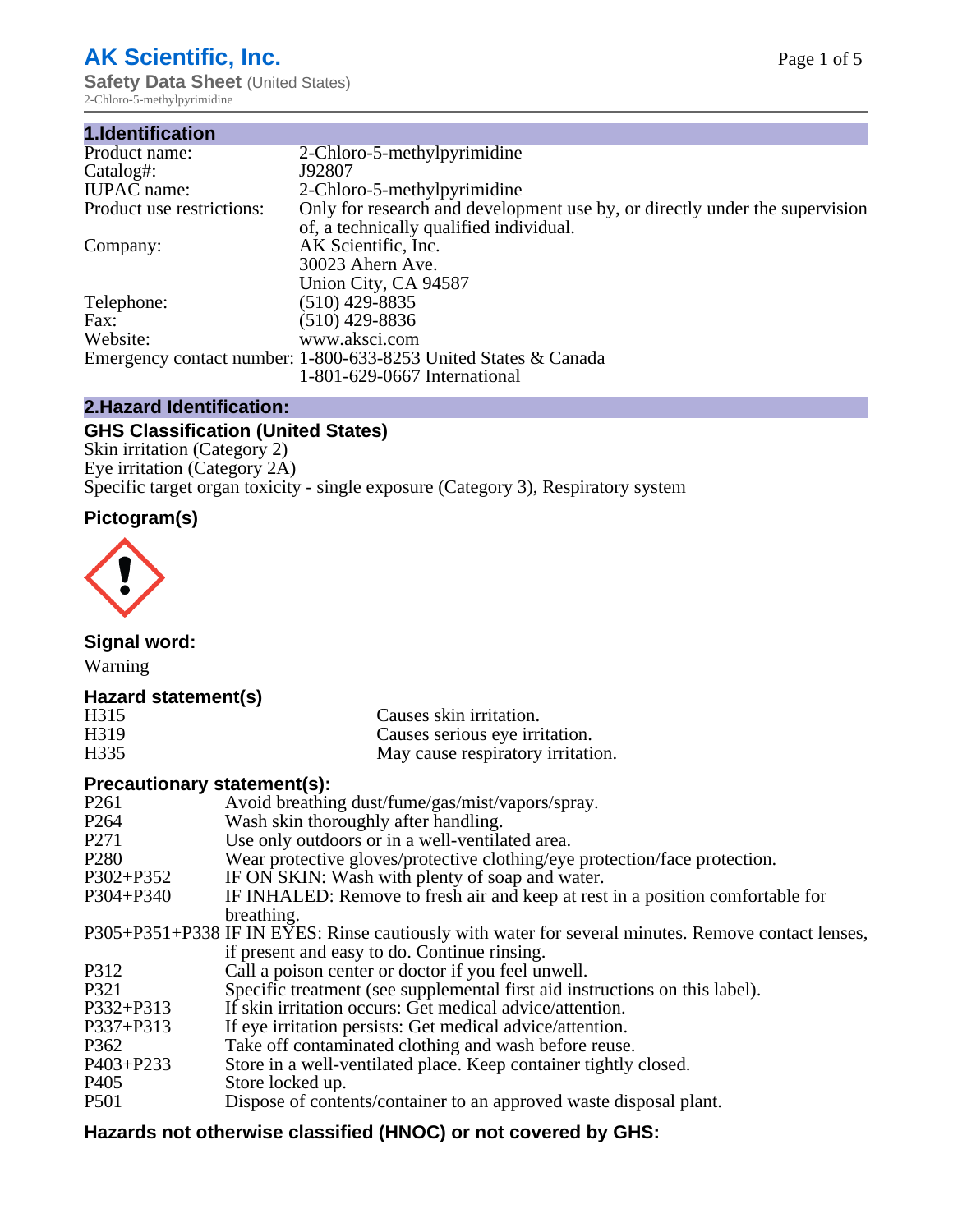#### None

### **3.Composition/Information on Ingredients**

Purity:<br>EC:

Synonyms: Not available. CAS#: 22536-61-4<br>Purity: 95% 95% Not available.

# **4. First Aid Measures**

**General Information:** Immediately remove any clothing contaminated by the product. Move out of dangerous area. Consult a physician and show this safety data sheet.

**Inhalation:** Move person to fresh air. If not breathing, give artificial respiration. If breathing is difficult, give oxygen. Obtain medical aid.

**Skin contact:** Immediately flush skin with running water for at least 15 minutes while removing contaminated clothing and shoes. Wash clothing before reuse. Obtain medical aid immediately. **Eye contact:** Immediately flush open eyes with running water for at least 15 minutes. Obtain medical aid immediately.

**Ingestion:** Do NOT induce vomiting without medical advice. Rinse mouth with water. Never administer anything by mouth to an unconscious person. Obtain medical aid immediately.

**Most important symptoms and effects, both acute and delayed:** No further information available. Please see sections 2 and 11.

**Indication of any immediate medical attention and special treatment needed:** No further information available.

## **5. Fire Fighting Measures**

**Suitable extinguishing media:** Use water spray, dry chemical, carbon dioxide, or chemical foam. **Specific hazards arising from the chemical:** Carbon oxides, Hydrogen chloride, Nitrogen oxides. **Advice for firefighters:** As in any fire, wear a NIOSH-approved or equivalent, pressure-demand, self-contained breathing apparatus and full protective gear. During a fire, irritating and highly toxic gases may be generated by thermal decomposition or combustion.

## **6. Accidental Release Measures**

**Personal precautions, protective equipment and emergency procedures:** Wear protective equipment and keep unprotected personnel away. Ensure adequate ventilation. Remove all sources of ignition. Prevent further leak or spill if safe to do so. For personal protective equipment, please refer to section 8.

**Environmental precautions:** Do not let product enter drains, other waterways, or soil.

**Methods and materials for containment and cleaning up:** Prevent further leak or spill if safe to do so. Vacuum, sweep up, or absorb with inert material and place into a suitable disposal container. Consult local regulations for disposal. See section 13 for further disposal information.

## **7. Handling and Storage**

**Precautions for safe handling:** Avoid contact with skin, eyes, and personal clothing. Wash hands thoroughly after handling. Avoid breathing fumes. Use only with adequate ventilation. Wear suitable protective clothing, gloves, and eye/face protection. Keep away from sources of ignition. Minimize dust generation and accumulation. Keep container tightly closed. Open and handle container with care. Do not eat, drink, or smoke while handling.

**Conditions for safe storage, including any incompatibilities:** Store in a tightly-closed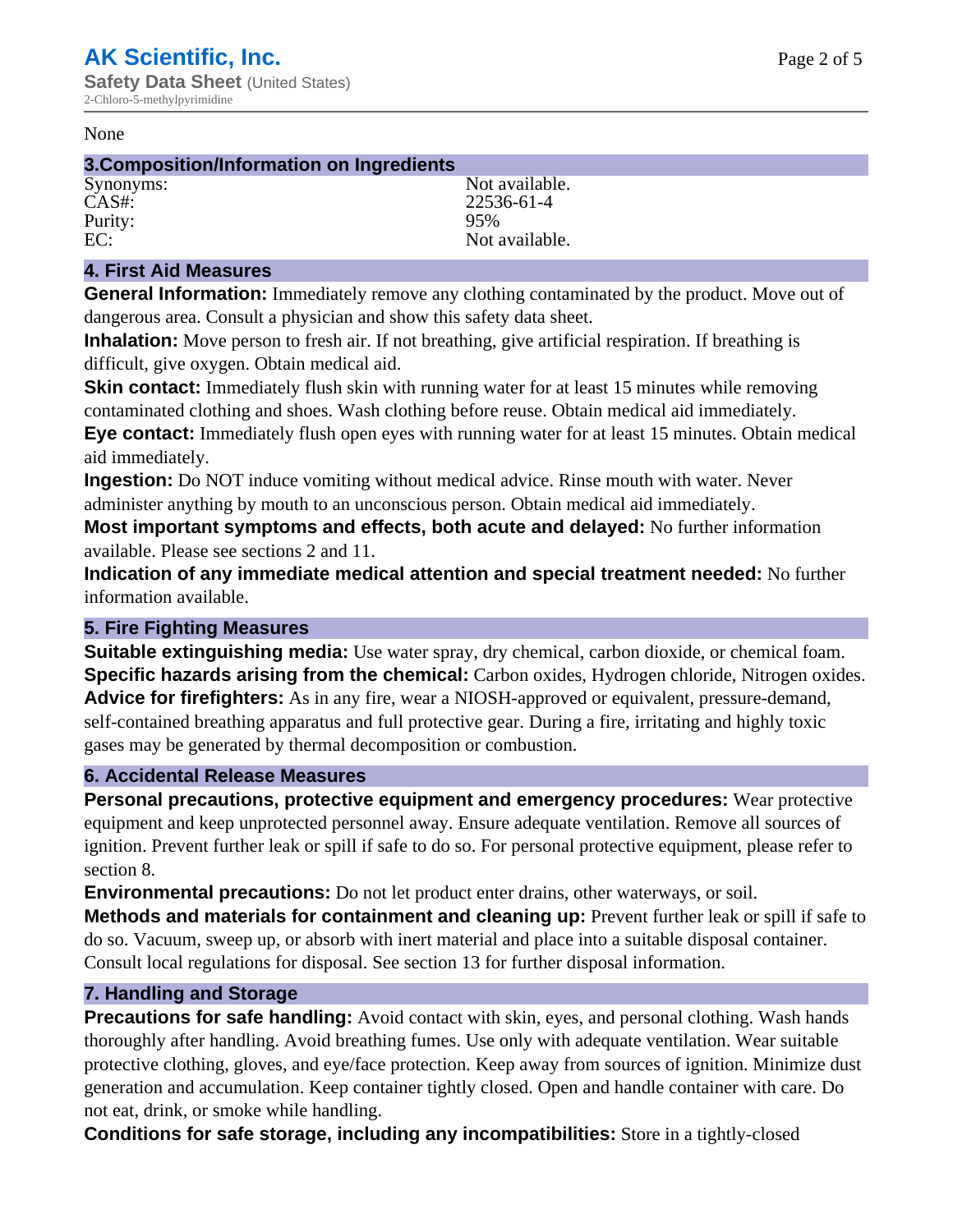container when not in use. Store in a cool, dry, well-ventilated area away from incompatible substances. Keep away from sources of ignition.

### **8. Exposure Controls/Personal Protection**

#### **Exposure limits:**

| <b>OSHA PEL:</b>  | Not available. |
|-------------------|----------------|
| NIOSH REL:        | Not available. |
| <b>ACGIH TLV:</b> | Not available. |

**Appropriate engineering controls:** Avoid contact with skin, eyes, and clothing. Wash hands before breaks and immediately after handling the product. Facilities storing or utilizing this material should be equipped with an eyewash fountain. Use adequate general and local exhaust ventilation to keep airborne concentrations low.

#### **Personal protection**

| Eyes:        | Based on an evaluation of the eye or face hazards present, wear chemical splash-resistant<br>safety glasses or goggles with side protection. A face shield may be appropriate in some                                                                                      |
|--------------|----------------------------------------------------------------------------------------------------------------------------------------------------------------------------------------------------------------------------------------------------------------------------|
|              | workplaces. Use eyewear tested and approved under appropriate government standards<br>such as OSHA 29 CFR 1910.133 or EU EN166.                                                                                                                                            |
| Hands:       | Wear gloves selected based on an evaluation of the possible hazards to hands and skin,                                                                                                                                                                                     |
|              | the duration of use, the physical conditions of the workplace, and the chemical resistance<br>and physical properties of the glove material.                                                                                                                               |
|              | Skin and body: Protective clothing must be selected based on the hazards present in the workplace, the                                                                                                                                                                     |
|              | physical environment, the duration of exposure, and other factors. No fabric can provide<br>protection against all potential hazards; therefore it is important to select the appropriate                                                                                  |
|              | protective clothing for each specific hazard. At the minimum, wear a laboratory coat and<br>close-toed footwear.                                                                                                                                                           |
| Respiratory: | Respirators are not a substitute for accepted engineering control measures such as<br>enclosure or confinement of the operation, general and local ventilation, and substitution<br>of less toxic materials. When respiratory personal protective equipment is appropriate |
|              | based on an assessment of respiratory hazards in the workplace, use a NIOSH- or                                                                                                                                                                                            |
|              | CEN-certified respirator.                                                                                                                                                                                                                                                  |

| 9. Physical and Chemical Properties |                                 |  |  |
|-------------------------------------|---------------------------------|--|--|
| <b>Physical State:</b>              | Light yellow crystalline powder |  |  |
| Molecular Formula:                  | C5H5ClN2                        |  |  |
| Molecular Weight:                   | 128.56                          |  |  |
| Odor:                               | Not available.                  |  |  |
| $pH$ :                              | Not available.                  |  |  |
| <b>Boiling Point Range:</b>         | Not available.                  |  |  |
| Freezing/Melting Point:             | 95-97 $\mathrm{^{\circ}C}$      |  |  |
| Flash Point:                        | Not available.                  |  |  |
| <b>Evaporation Rate:</b>            | Not available.                  |  |  |
| Flammability(solid,gas):            | Please see section 2.           |  |  |
| Explosive limits:                   | Not available.                  |  |  |
| Vapor Pressure:                     | Not available.                  |  |  |
| Vapor Density:                      | Not available.                  |  |  |
| Solubility:                         | Not available.                  |  |  |
| <b>Relative Density:</b>            | Not available.                  |  |  |
| Refractive Index:                   | Not available.                  |  |  |
| Volatility:                         | Not available.                  |  |  |
| <b>Auto-ignition Temperature:</b>   | Not available.                  |  |  |
| <b>Decomposition Temperature:</b>   | Not available.                  |  |  |
| <b>Partition Coefficient:</b>       | Not available.                  |  |  |
|                                     |                                 |  |  |

# **10. Stability and Reactivity**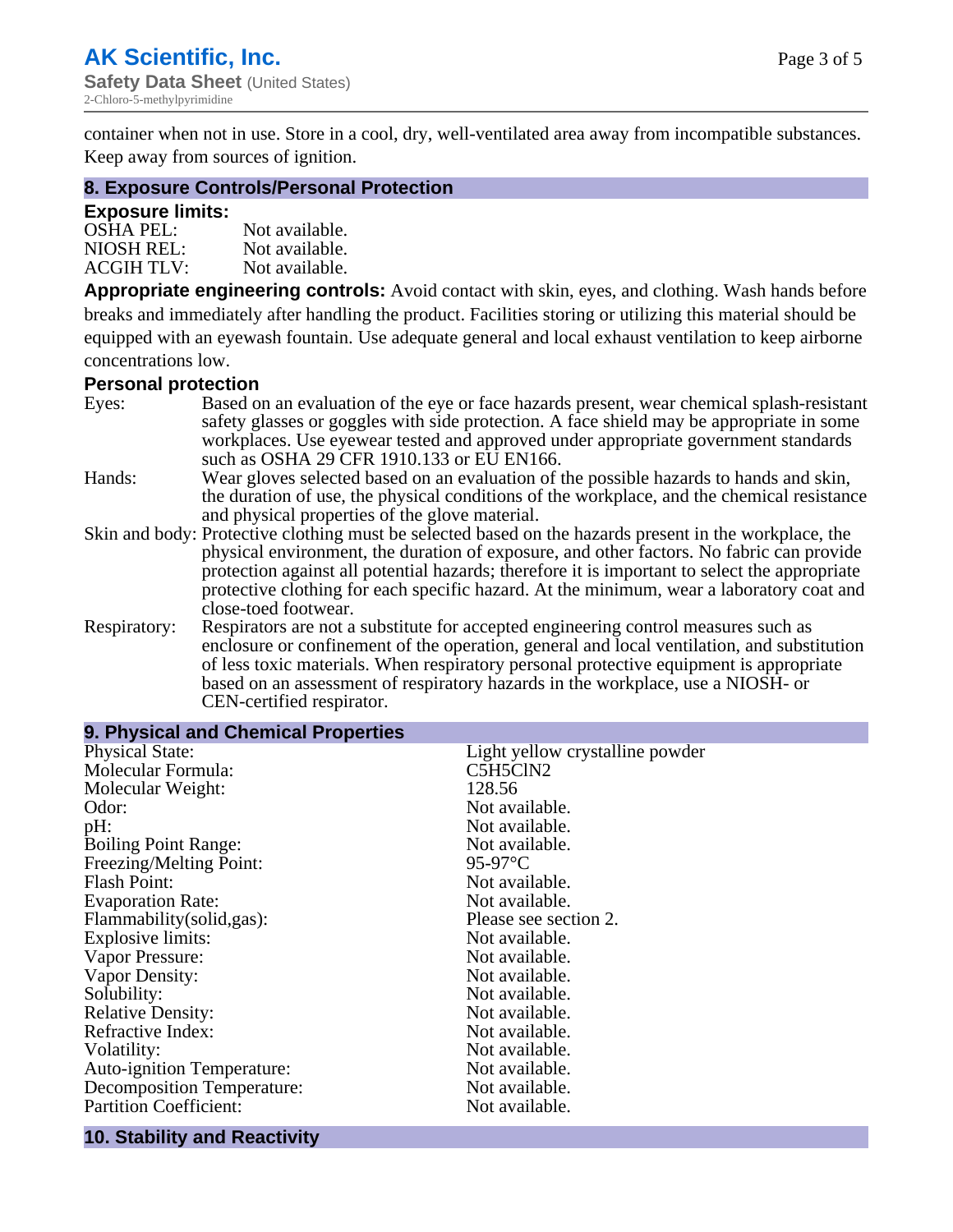| Reactivity:                         | Not available.                                       |
|-------------------------------------|------------------------------------------------------|
| Chemical stability:                 | Stable under recommended temperatures and pressures. |
| Possibility of hazardous reactions: | Not available.                                       |
| Conditions to avoid:                | Dust generation.                                     |
| Incompatible materials:             | Strong oxidizing agents.                             |
| Hazardous decomposition products:   | Carbon oxides, Hydrogen chloride, Nitrogen oxides.   |

#### **11. Toxicological Information**

| RTECS#                                         | Not available.                                      |
|------------------------------------------------|-----------------------------------------------------|
| Acute toxicity:                                | Not available.                                      |
| Routes of exposure:                            | Inhalation, eye contact, skin contact, ingestion.   |
| Symptoms related to the physical, chemical and | Skin contact may result in inflammation             |
| toxicological characteristics:                 | characterized by itching, scaling, reddening,       |
|                                                | blistering, pain or dryness. Eye contact may result |
|                                                | in redness, pain or severe eye damage. Inhalation   |
|                                                | may cause irritation of the lungs and respiratory   |
|                                                | system. Overexposure may result in serious illness  |

or death.

#### **Carcinogenicity**

| IARC: | Not classified.                                                                                       |
|-------|-------------------------------------------------------------------------------------------------------|
| NTP:  | Not listed.                                                                                           |
| OSHA: | Not listed.                                                                                           |
|       | Acute toxic effects: Inflammation of the eye is characterized by redness, watering, and itching. Skin |
|       | inflammation is characterized by itching, scaling, reddening, or, occasionally,                       |
|       | blistering.                                                                                           |

| 12. Ecological Information     |                |
|--------------------------------|----------------|
| Ecotoxicity:                   | Not available. |
| Persistence and degradability: | Not available. |
| Bioaccumulative potential:     | Not available. |
| Mobility in soil:              | Not available. |
| Other adverse effects:         | Not available. |

#### **13. Disposal Considerations**

Disposal of waste: Chemical waste generators must determine whether a discarded chemical is classified as hazardous waste. US EPA guidelines for the classification determination are listed in 40 CFR 261.3. Additionally, waste generators must consult state and local hazardous waste regulations to ensure complete and accurate classification. Observe all federal, state and local regulations when disposing of the substance.

Disposal of packaging: Do not reuse containers. Dispose of as unused product.

| <b>14. Transportation Information</b> |                |
|---------------------------------------|----------------|
| <b>DOT (United States)</b>            |                |
| UN number:                            | Not hazmat     |
| Proper shipping name:                 | Not available. |
| Transport hazard class:               | Not available. |
| Packing group:                        | Not available. |
| <b>IATA</b>                           |                |
| <b>UN Number:</b>                     | Not DG         |
| Proper shipping name:                 | Not available. |
| Transport hazard class:               | Not available. |
| Packing group:                        | Not available. |